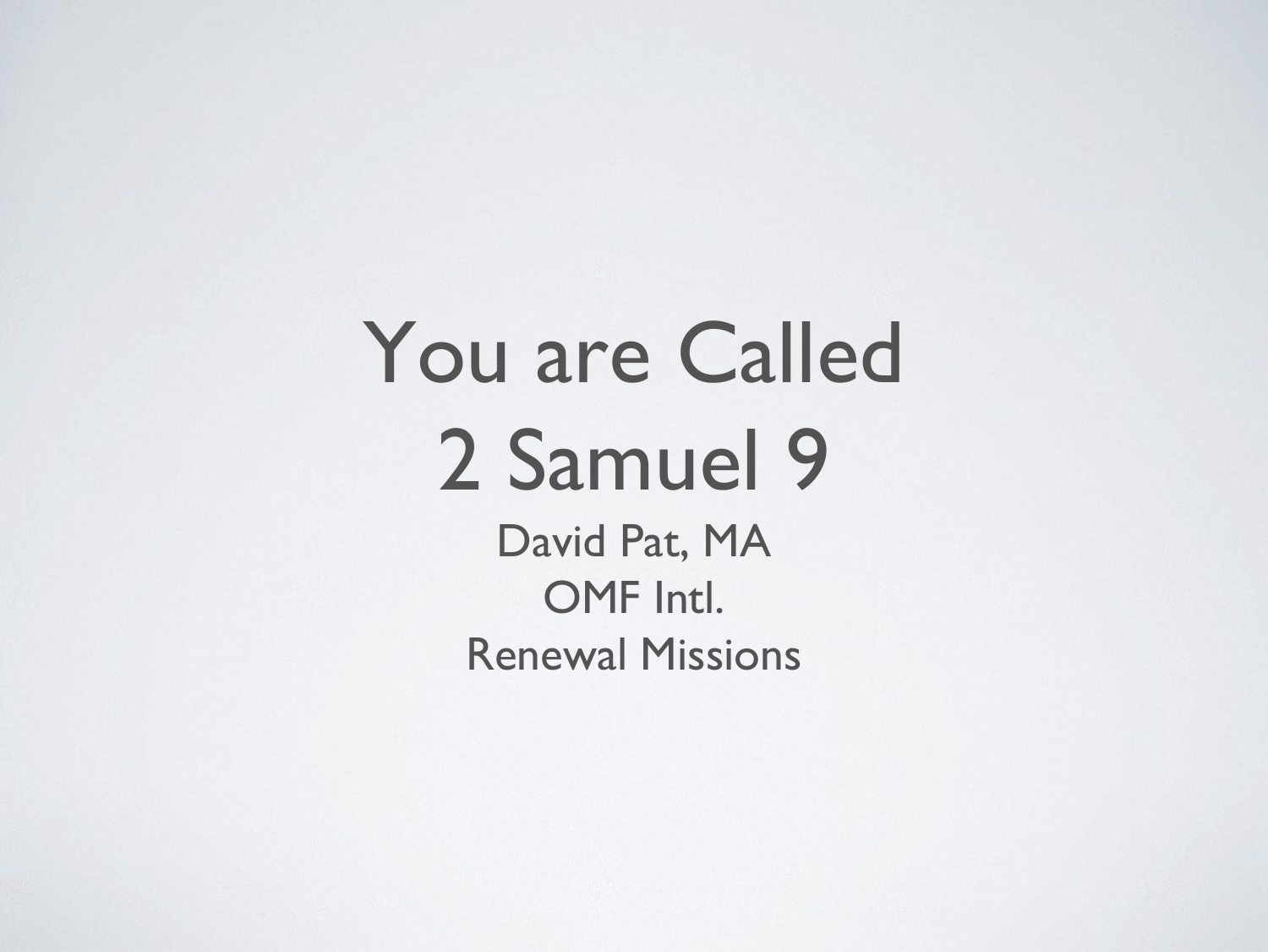## ISRAEL AT WAR

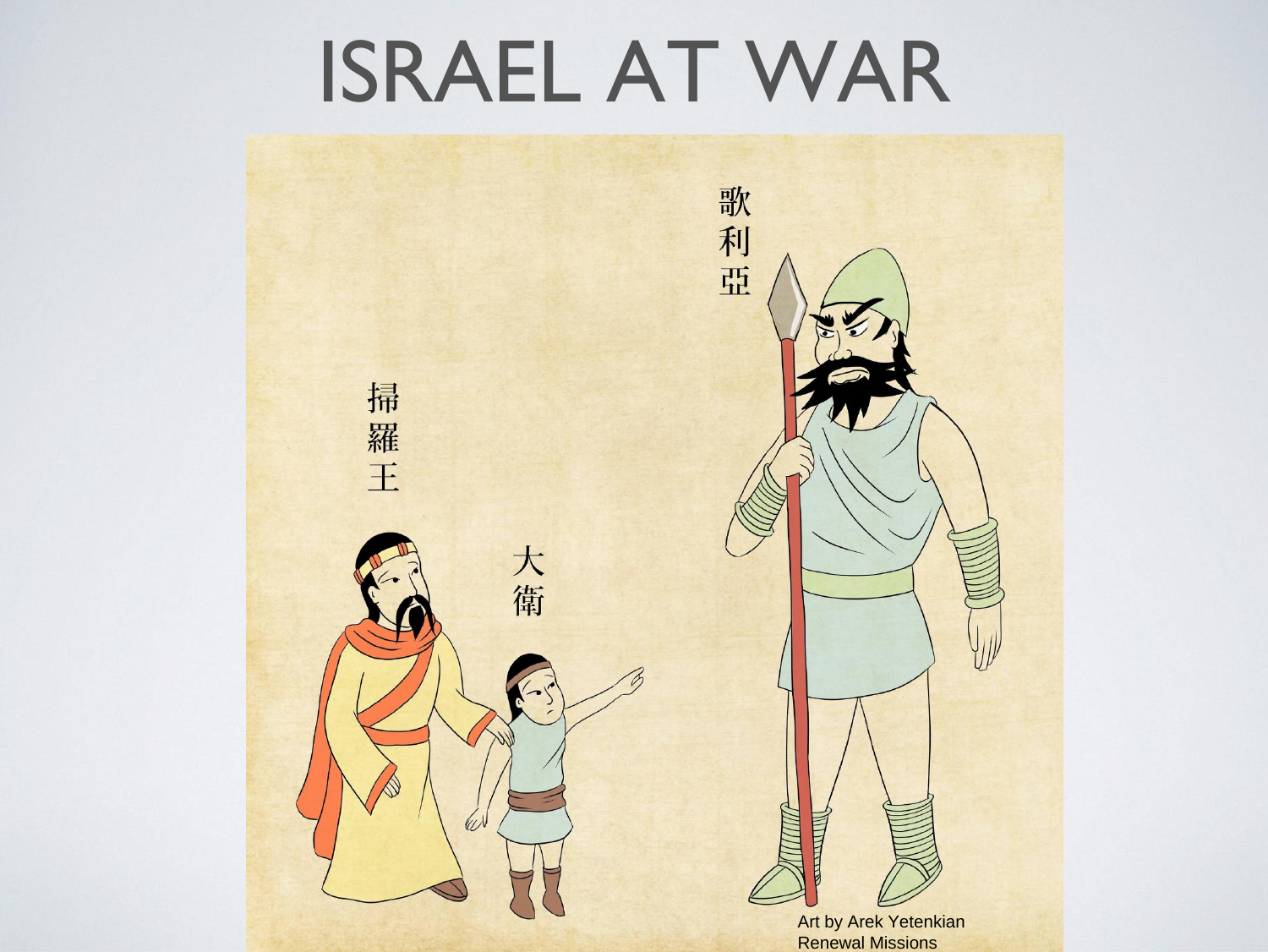# 2 SAMUEL 9

• 3 And the king said, "Is there not still someone of the house of Saul, that I may show the kindness of God to him?" Ziba said to the king, "There is still a son of Jonathan; he is crippled in his feet."

• ....

- 7 And David said to him, "Do not fear, for I will show you kindness for the sake of your father Jonathan, and I will restore to you all the land of Saul your father, and you shall eat at my table always."
- 8 And he paid homage and said, "What is your servant, that you should show regard for a dead dog such as I?"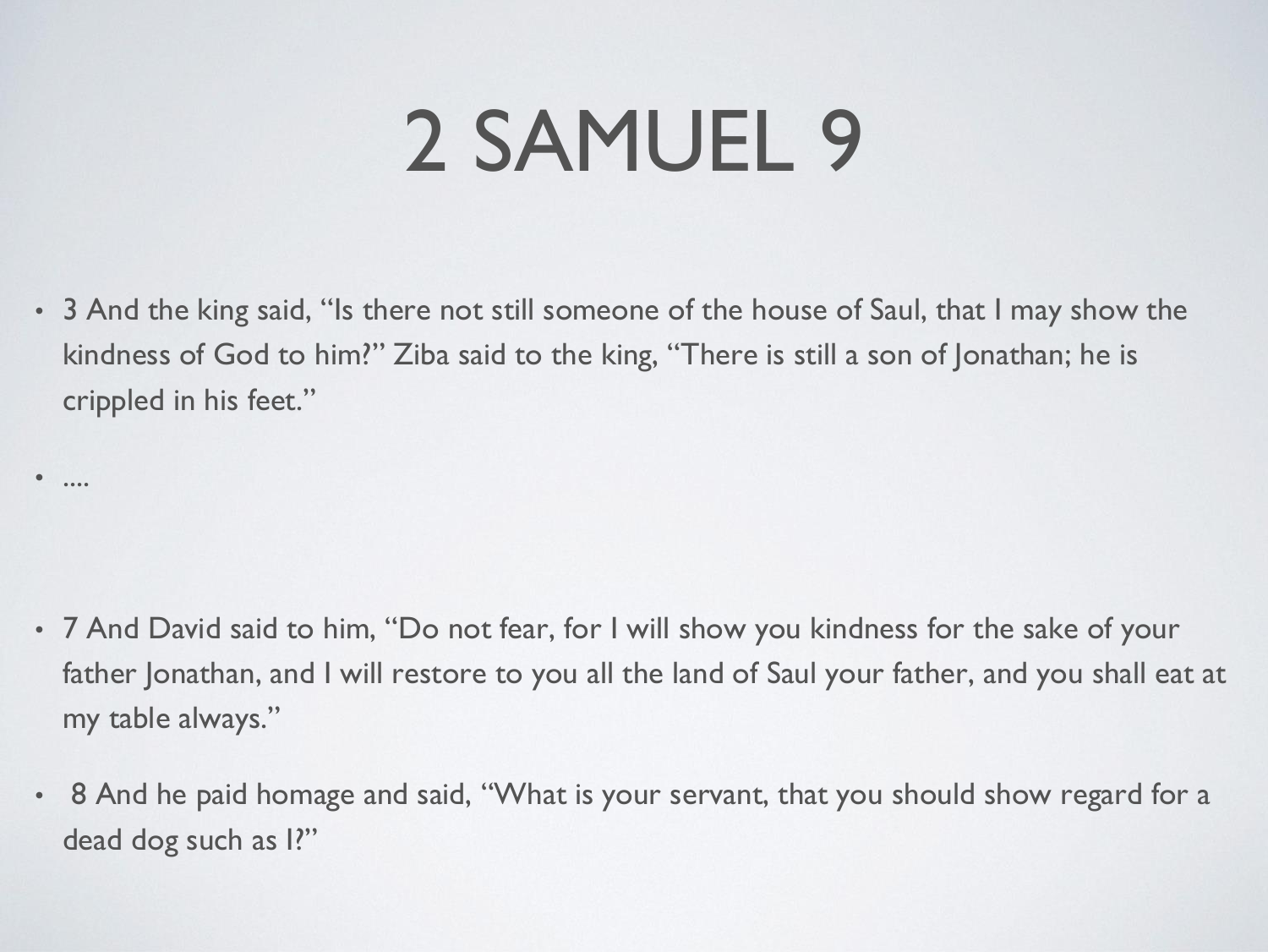#### DAVID AND MEPHIBOSHETH

Art by Crystal Chan Renewal Missions

 $0$ 

 $\bigcup_{\mathcal{M}}$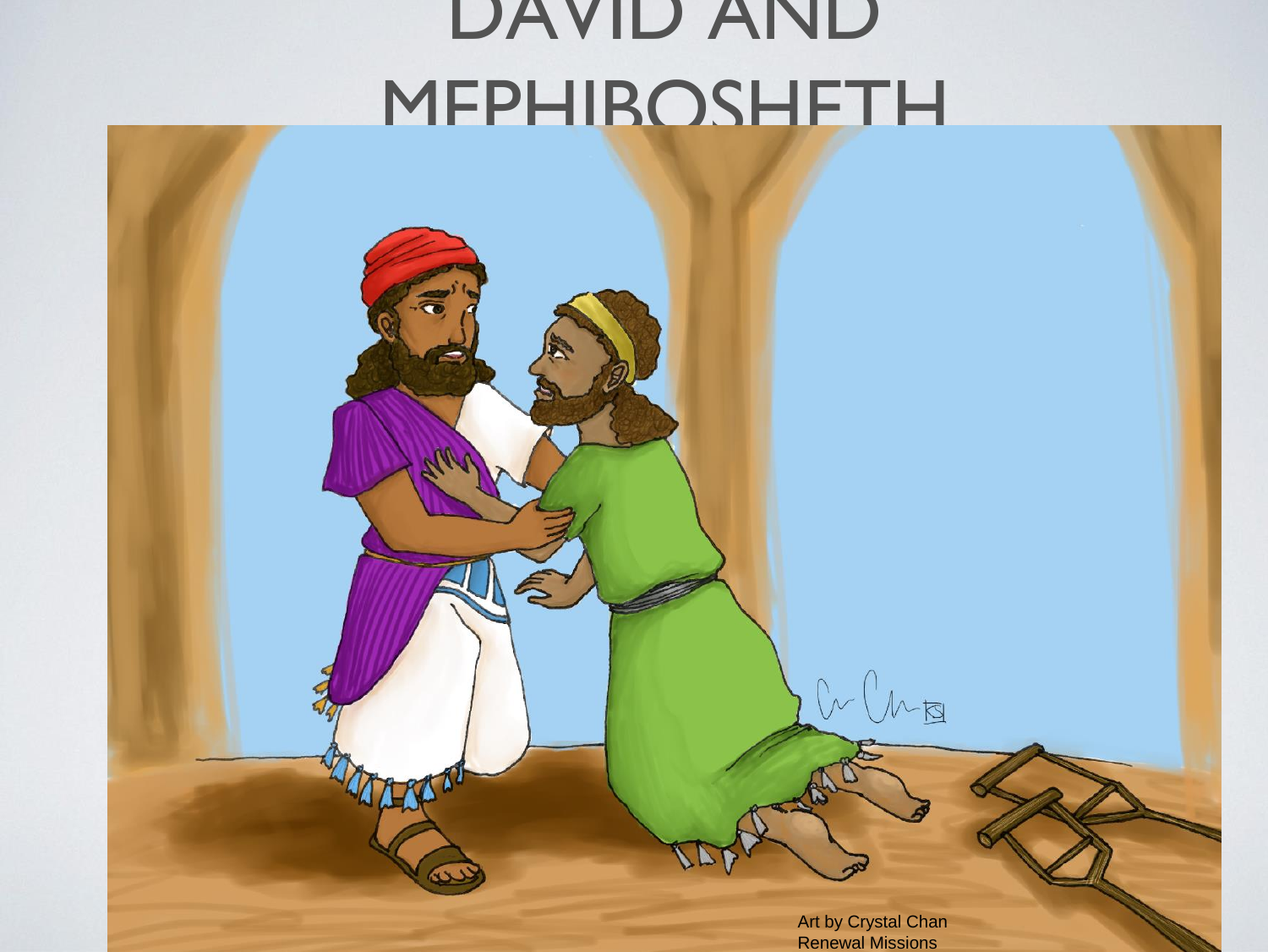# 2 SAMUEL 9

• 9 Then the king called Ziba, Saul's servant, and said to him, "All that belonged to Saul and to all his house I have given to your master's grandson. 10 And you and your sons and your servants shall till the land for him and shall bring in the produce, that your master's grandson may have bread to eat. But Mephibosheth your master's grandson shall always eat at my table." Now Ziba had fifteen sons and twenty servants.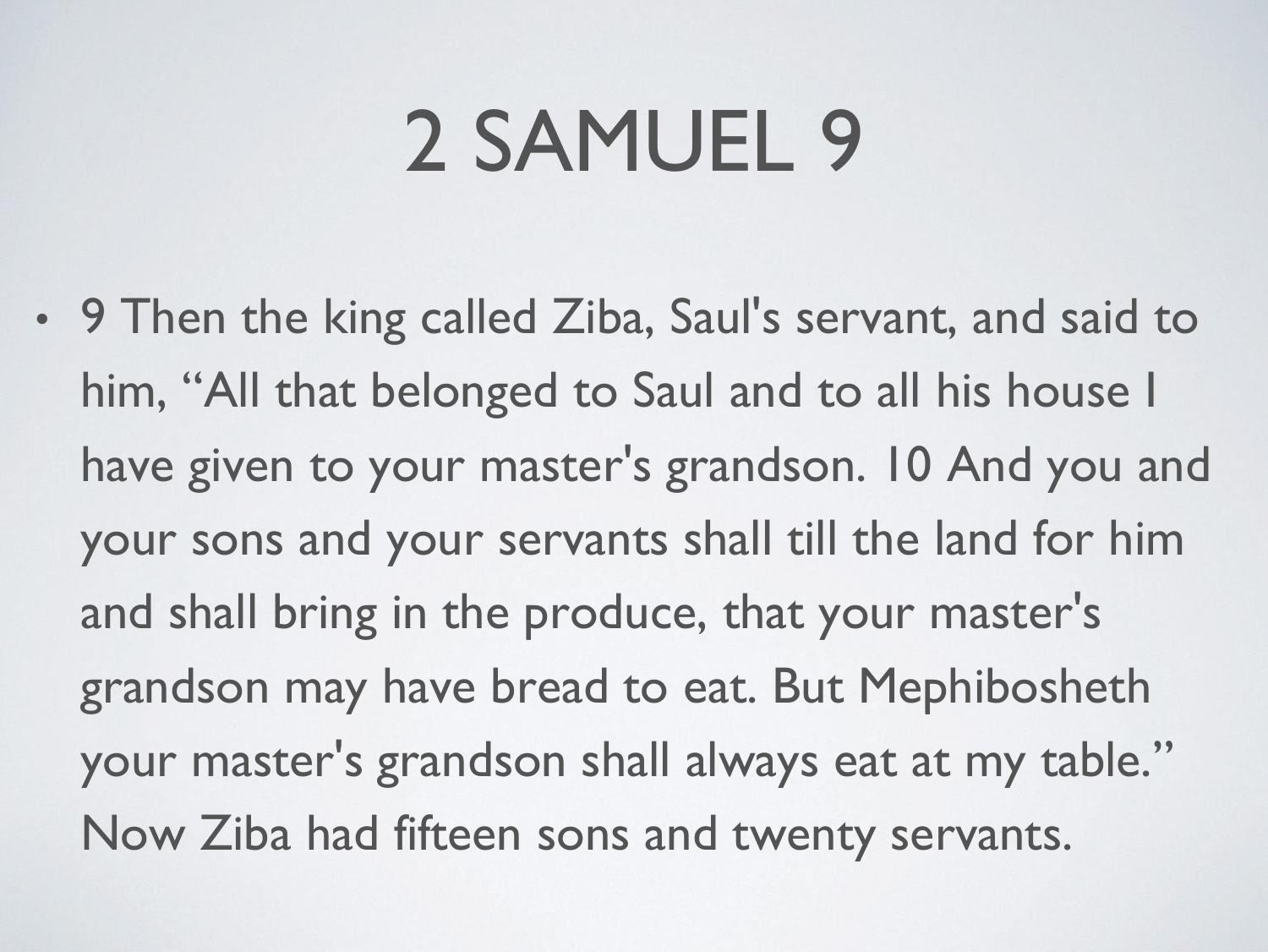# WHAT ARE BLESSINGS FOR?

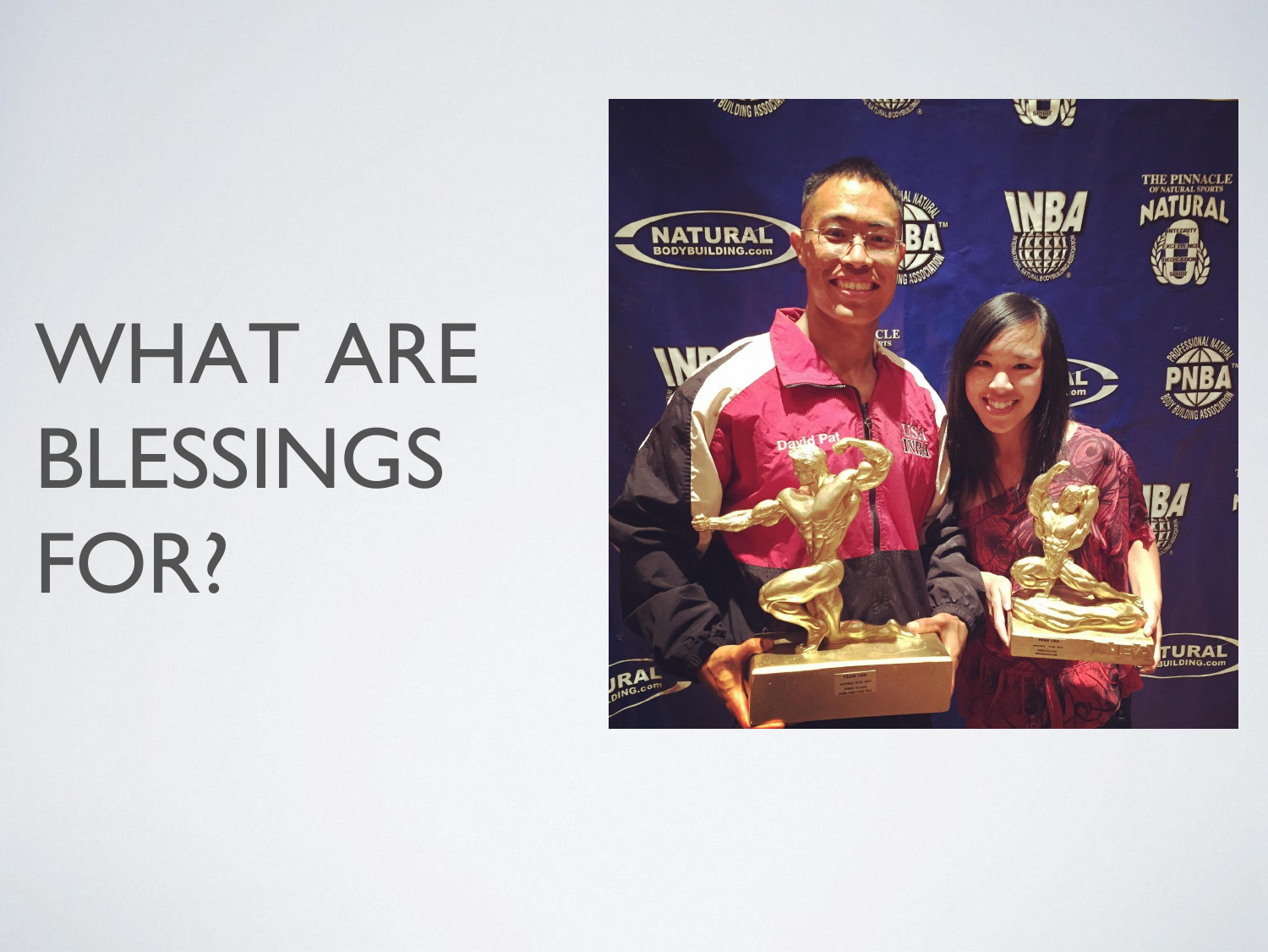

### MISSIONS IS A LIFELONG CALLING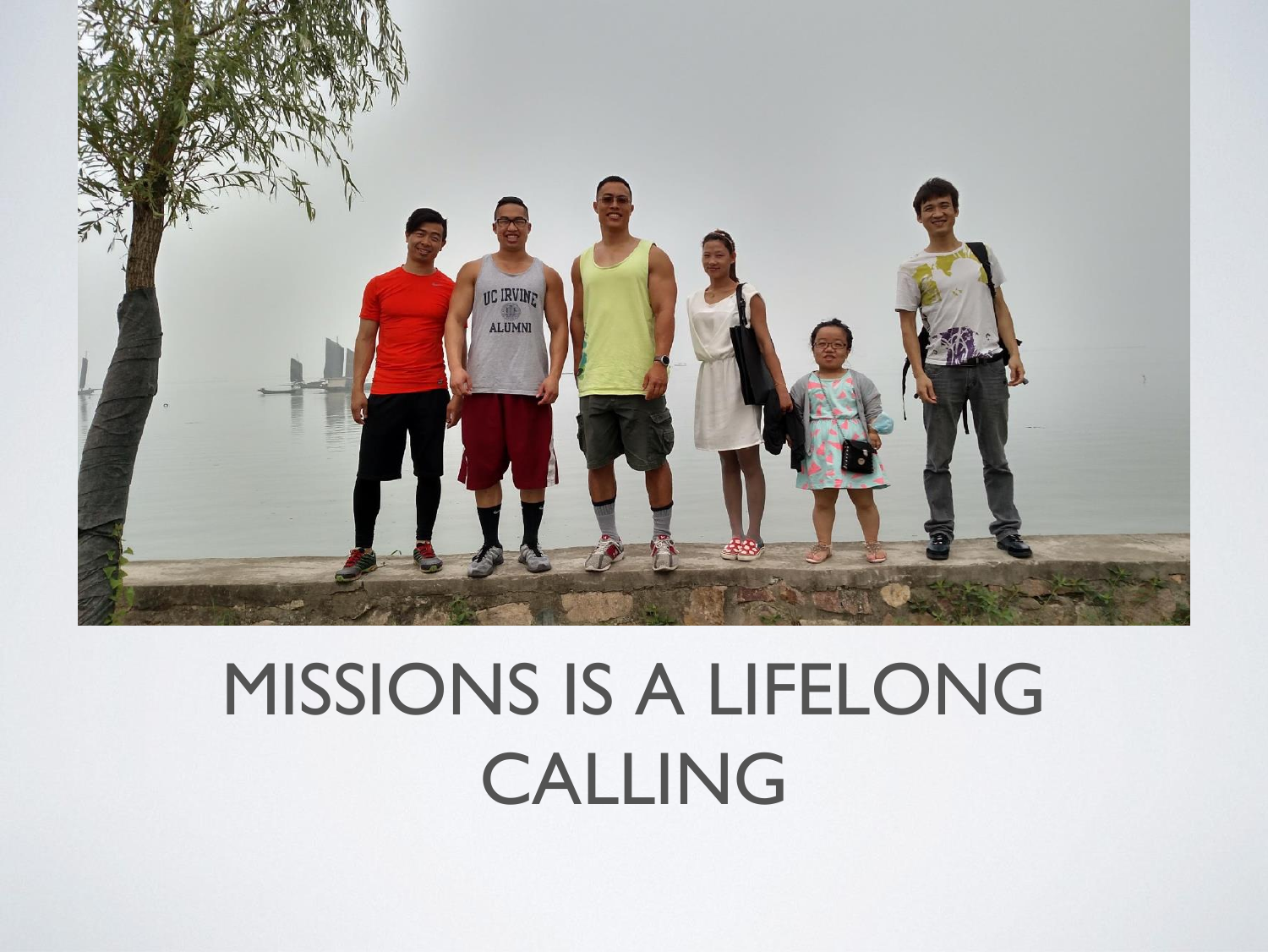## 2 SAMUEL 9

• 13 So Mephibosheth lived in Jerusalem, for he ate always at the king's table. Now he was lame in both his feet.